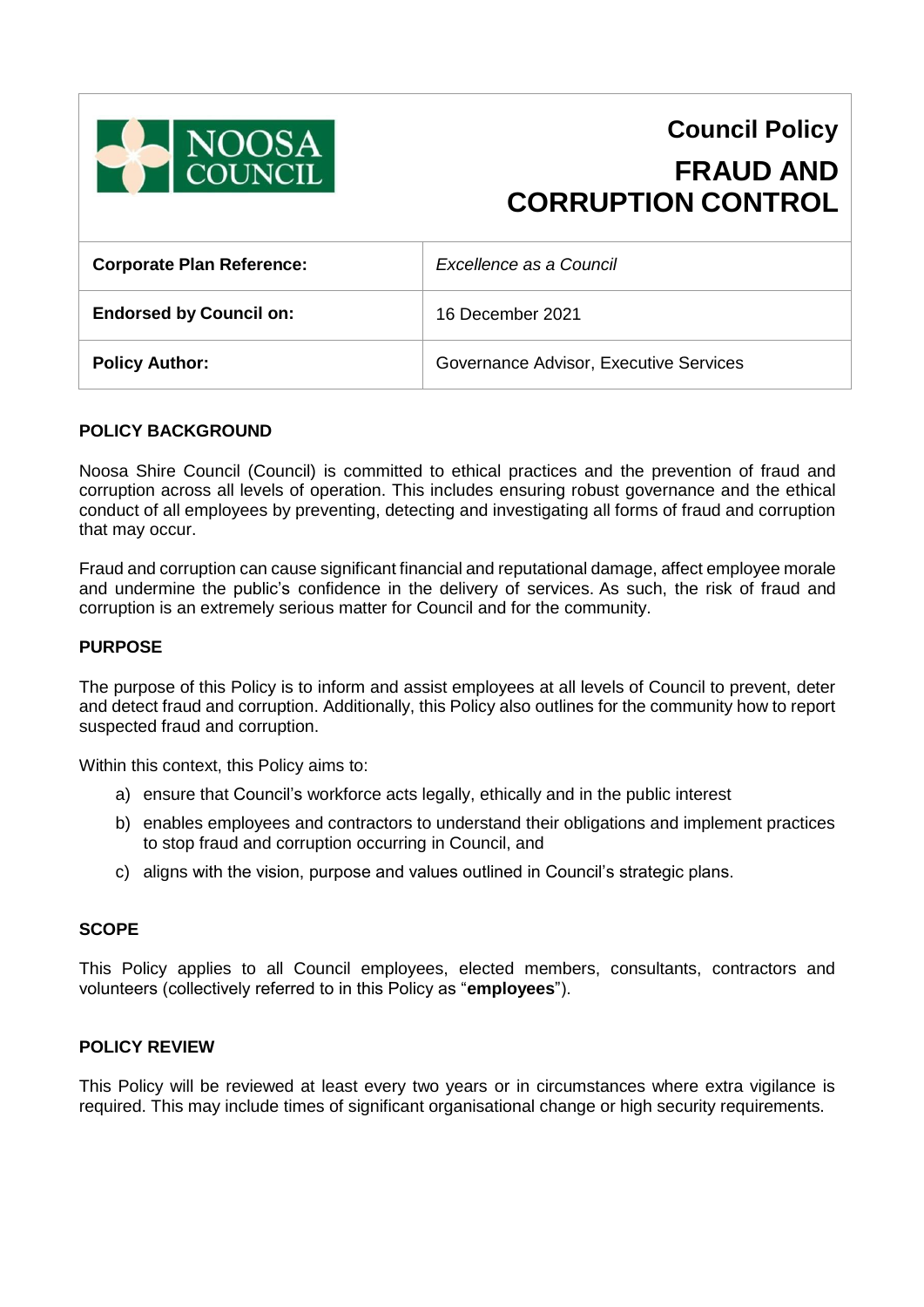# **COUNCIL POLICY**

# **What is fraud?**

Fraud can take many forms. Fraud is any deceitful conduct or omission to cause actual or potential loss to any person or entity for the benefit of any person or entity. In other words, it is a dishonest activity normally characterised by deliberate deception to facilitate or conceal the misappropriation of tangible or intangible assets. <sup>1</sup> The risk of fraud may be:

- *Internal* (performed by an employee or contractor of Council); or
- *External* (performed by a customer or an external service provider or a third party).

Fraud can relate to theft, false representations, concealment, destruction and unauthorised use of information. In complex fraudulent activity, there may be collaboration between employees, contractors and/or external service providers.<sup>2</sup>

For education purposes, examples of fraud are outlined below. It is important to note that the below lists of examples are not exclusive and as such Council will use legislation and other measures to determine on a reasonable basis if information provided can be classified as fraud.

*Internal fraud* examples include, but not limited to:

- falsely recording work time to gain additional flex-time or over payment of wages
- failing to declare applications for leave
- misuse of work credit card i.e. not using the card for business purposes
- non-authorised use of equipment, property or services
- using work resources for personal gain, including work vehicles for personal advantage/gain
- using work resources for commercial purposes
- running a private business during work hours
- using Council information to gain a personal advantage
- using personal relationships to gain an advantage in recruitment/procurement processes
- Misappropriation or misdirection of remittances received by Council from a debtor (accounts receivable fraud)
- failure to remove a former employee from the payroll system, whose wages are deposited into the fraudsters bank account
- claiming benefits where the individual or entity is not entitled to (this includes misuse of leave and/or work time and unentitled accruing, and use, of flex-time)
- creation of a 'ghost' employee whose wages are deposited into the fraudsters bank account
- theft of cash or assets (including plant and equipment)
- theft of intellectual property or other information
- lodgement of a false claim against council e.g. workers compensation or public liability
- destroying or removing records without approval for personal gain or to conceal fraudulent activity
- making false statements or altering signatures or other information and materials so as to

<sup>-</sup><sup>1</sup> Crime and Corruption Commission, *Fraud and Corruption Control: Best Practice Guide*, 2018, p. 1.

<sup>&</sup>lt;sup>2</sup> Standards Australia, AS8001:2008 Fraud and Corruption Control, 2<sup>nd</sup> edn.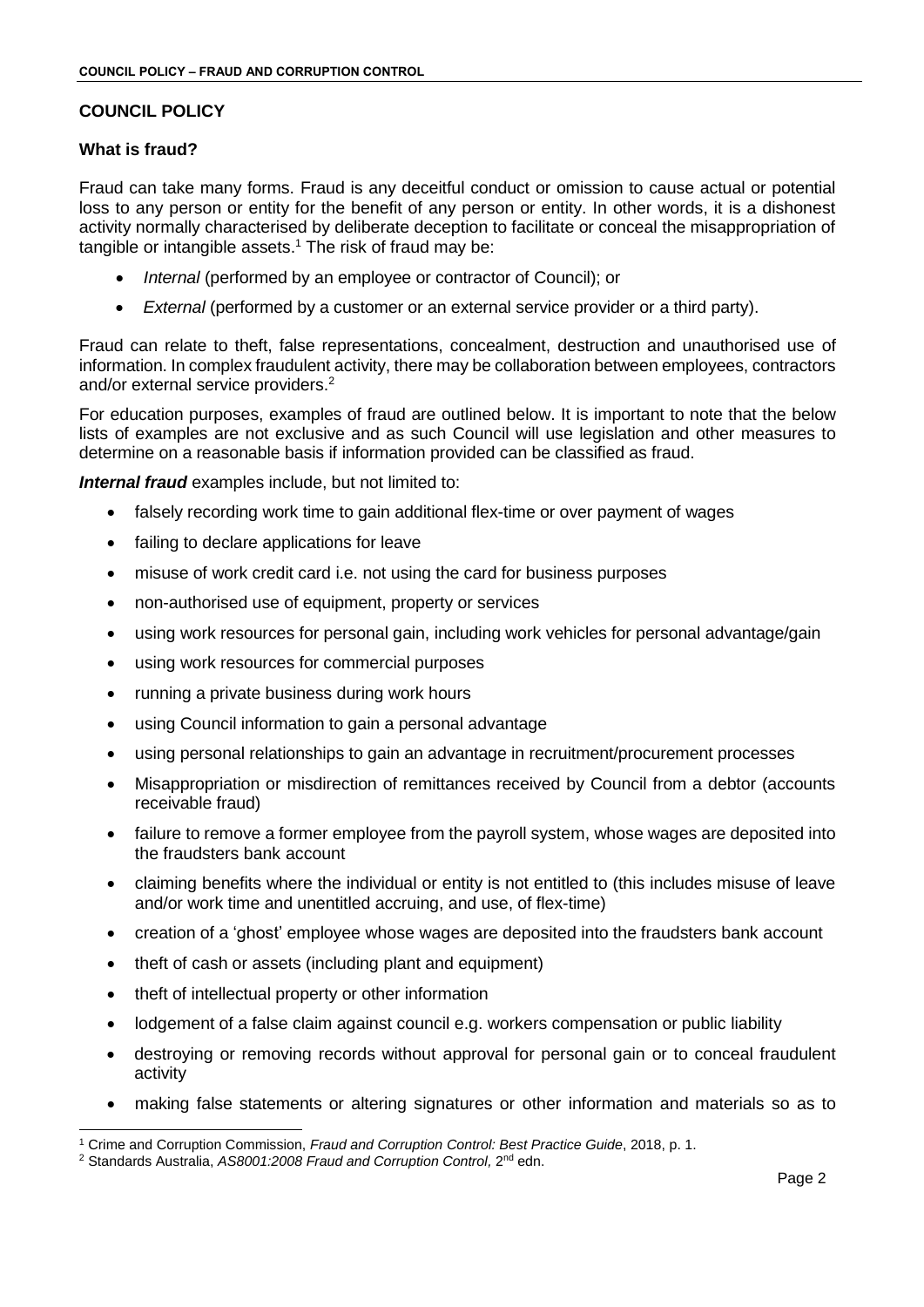mislead or misrepresent a position or hide wrongdoing

- misuse of position by staff in order to gain some form of financial advantage
- misuse of cab charge vouchers i.e. not using them for travelling on official business

**External fraud** examples include, but not limited to:

- customers and service providers providing false invoices for payment
- individuals creating a false vendor in order to request payment from Council for goods and/or services that were not provided (false invoicing)
- customers deliberately claiming benefits from government programs that they are knowingly not eligible for
- making false statements or altering signatures or other information and materials so as to misleador misrepresent a position or hide wrongdoing
- false applications for funding, grants or other applications
- misuse of grant or community funding
- individuals making false declarations or fraudulently completing forms (e.g. court forms, statutory declarations)
- failure to remove a former employee from the payroll system and whose wages are deposited into an external fraudsters bank account
- lodgement of a false claim against council e.g. workers compensation or public liability
- customers obtaining false identities or licences
- duplication of companies or businesses in order to process fraudulent payments
- creation of a 'ghost' employee whose wages are deposited into the fraudsters bank account
- theft of cash or assets (including plant and equipment)
- destroying or removing records without approval for personal gain or to conceal fraudulent activity
- theft of intellectual property or other information

### **What is corruption?**

Corruption is dishonest activity by a Council employee which is contrary to the interest of the organisation or its customers and abuses their position of trust in order to achieve some personal gain or advantage for them or for another person or entity.<sup>3</sup> Essentially, corruption involves a breach of trust in the performance of official duties.<sup>4</sup>

An incident of corruption may include an element of fraud or deception.

Accepting benefits which may be perceived to conflict with public duties, or using information obtained from work for personal benefit is corruption.

Under the *Crime and Corruption Act 2001* (CC Act), fraudulent and corrupt conduct by Council employees falls within the category of "corrupt conduct". Under the CC Act, "corruption" refers to corrupt conduct in the Queensland public sector, which includes local governments.

Accordingly, the term "corrupt conduct" is defined under section 15 of the CC Act as being conduct of

<sup>-</sup><sup>3</sup> Australian Standard, AS 8001-2008 – *Fraud and Corruption Control*

<sup>4</sup> Crime and Corruption Commission, *Fraud and Corruption Control: Best Practice Guide*, 2018, p. 1.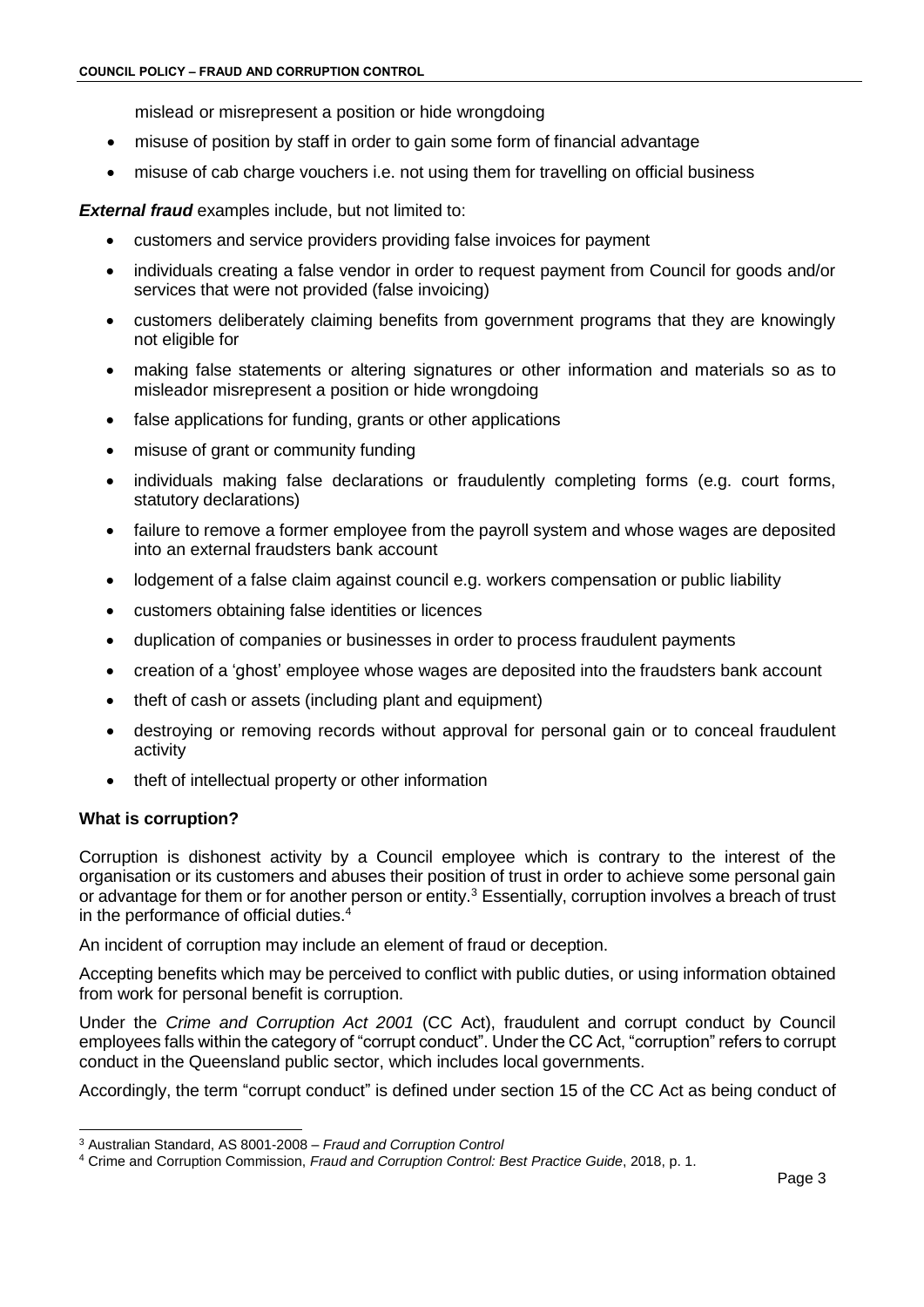a person, regardless of whether the person holds or held an appointment, that –

- (a) adversely affects, or could adversely affect, directly or indirectly, the performance of functions or the exercise of powers of –
	- (i) a unit of public administration; or
	- (ii) a person holding an appointment; and
- (b) results, or could result, directly or indirectly, in the performance of functions or the exercise of powers mentioned in paragraph (a) in a way that –
	- (i) is not honest or is not impartial; or
	- (ii) involves a breach of trust placed in a person holding an appointment, either knowingly or recklessly; or
	- (iii) involves a misuse of information or material acquired in or in connection with the performance of functions or the exercise of powers of a person holding an appointment; and
- (c) is engaged for the purpose of providing a benefit to the person or another person or causing a detriment to another person; and
- (d) would, if proved, be  $-$ 
	- (i) a criminal offence; or
	- (ii) a disciplinary breach providing reasonable grounds for terminating the person's services, if the person is or were the holder of an appointment.

Many forms of corruption are also offences under the *Queensland Criminal Code 1899* which includes offences such as extortion, abuse of office, disclosure of official secrets, computer hacking, false claims, stealing, issuing false certificates, receipt or solicitation of secret commissions, forgery and election fraud.

For education purposes, examples of corruption are outlined below. It is important to note that the below lists of examples are not exclusive and as such Council will use legislation and other measures to determine on a reasonable basis if information or a matter can be classified as corruption.

Within this context, examples of corruption include, but are not limited to:

- release of confidential information in exchange for financial benefit or some form of non-financial benefit or advantage to the employee releasing the information
- a Council employee looking up the department's records about an individual without a valid work need
- conflict of interest involving an Officer acting in his or her own self-interest rather than the interests of Council
- a Council employee manipulating a selection panel decision to ensure that a relative or close friend gets the job
- manipulation of the procurement process by favouring one tenderer over others for personal reasons or selectively providing information to some tenderers
- provision of false credentials, references or identification by an applicant to gain a position within **Council**
- payment or receipt of secret commissions (bribes), which may be paid in money or in some other form of value to the receiver and may relate to a specific decision or action by the receiver or generally
- collusive tendering (the act of multiple tenderers for a particular contract colluding in preparation of their bids)
- payment or solicitation of donations for an improper political purpose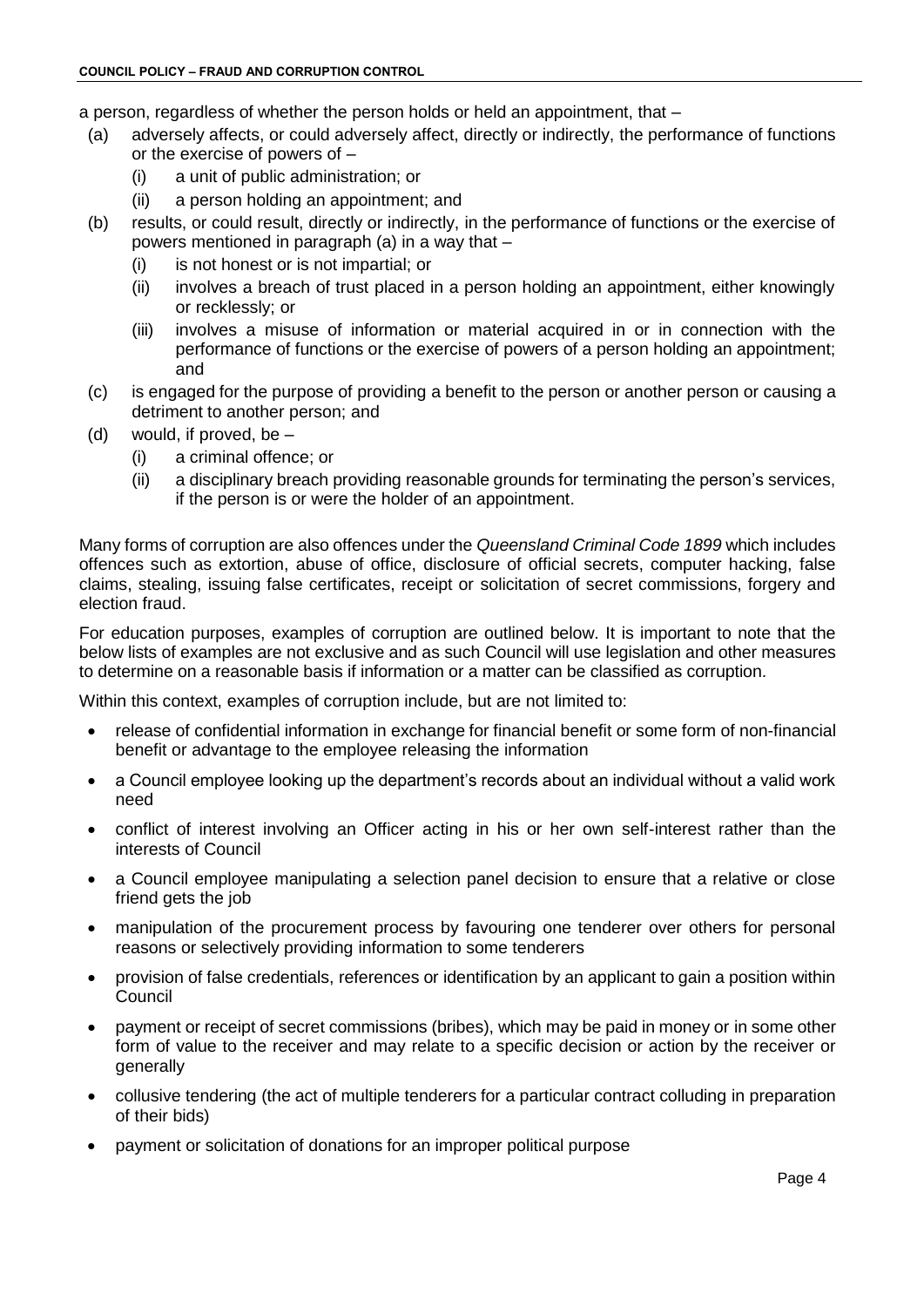- Council employee cheating on travel allowances
- a purchasing officer accepting "kickbacks" in the tendering process

## **Why is managing fraud and corruption important?**

Council has a zero tolerance for fraud and corruption. Fraud and corruption undermines Council's ability to deliver its strategic vision, values and purpose and any potential case could cause:

- reputational damage and loss by destroying public confidence in Council
- financial harm and loss to Council
- damage to staff morale and performance, and
- the inability to effectively deliver services to our community.

### **Guiding Principles**

-

- 1. *Zero tolerance* Fraud and corruption will not be tolerated at Council. Council is committed to taking all reasonable steps to actively discourage fraud and corruption activities.
- 2. *Everyone has a responsibility* Fraud and corruption control is a shared responsibility. It is the responsibility of all Council employees to report all suspected cases of fraud and corruption.
- 3. *Dealing with fraud and corruption* Council is committed to the prevention of fraud and corruption and seeks to promote a strong culture of governance to detect, investigate and take appropriate action in cases of suspected or proven fraud and corruption.
- 4. *Our Commitment* Council is committed to:
	- a. Corruption and fraud control and management.
	- b. Transparent and accountable processes consistent with sound business practices, standards and best practice.
	- c. Preventing fraud and corruption and investigating all suspected incidents and taking appropriate action.
	- d. Establishing and maintaining an integrated Fraud and Corruption Control Framework to minimise the impact and reduce the risk of fraud and corruption.

# **FRAUD AND CORRUPTION CONTROL FRAMEWORK**

It is important to note that one of the significant risk factors for unacceptable costs or losses for any government organisation will be fraud and corruption, and therefore effective mitigation of the risks can only occur through the implementation of a Control Framework.<sup>5</sup>

Council's Fraud and Corruption Control Framework (the Framework) encompasses a risk management approach and an internal control structure to mitigate the risk to Council by including authorising legislation, policies, procedures and best practice as outlined below. This Framework is

<sup>5</sup> Crime and Corruption Commission, *Fraud and Corruption Control: Best Practice Guide*, 2018, p. 4.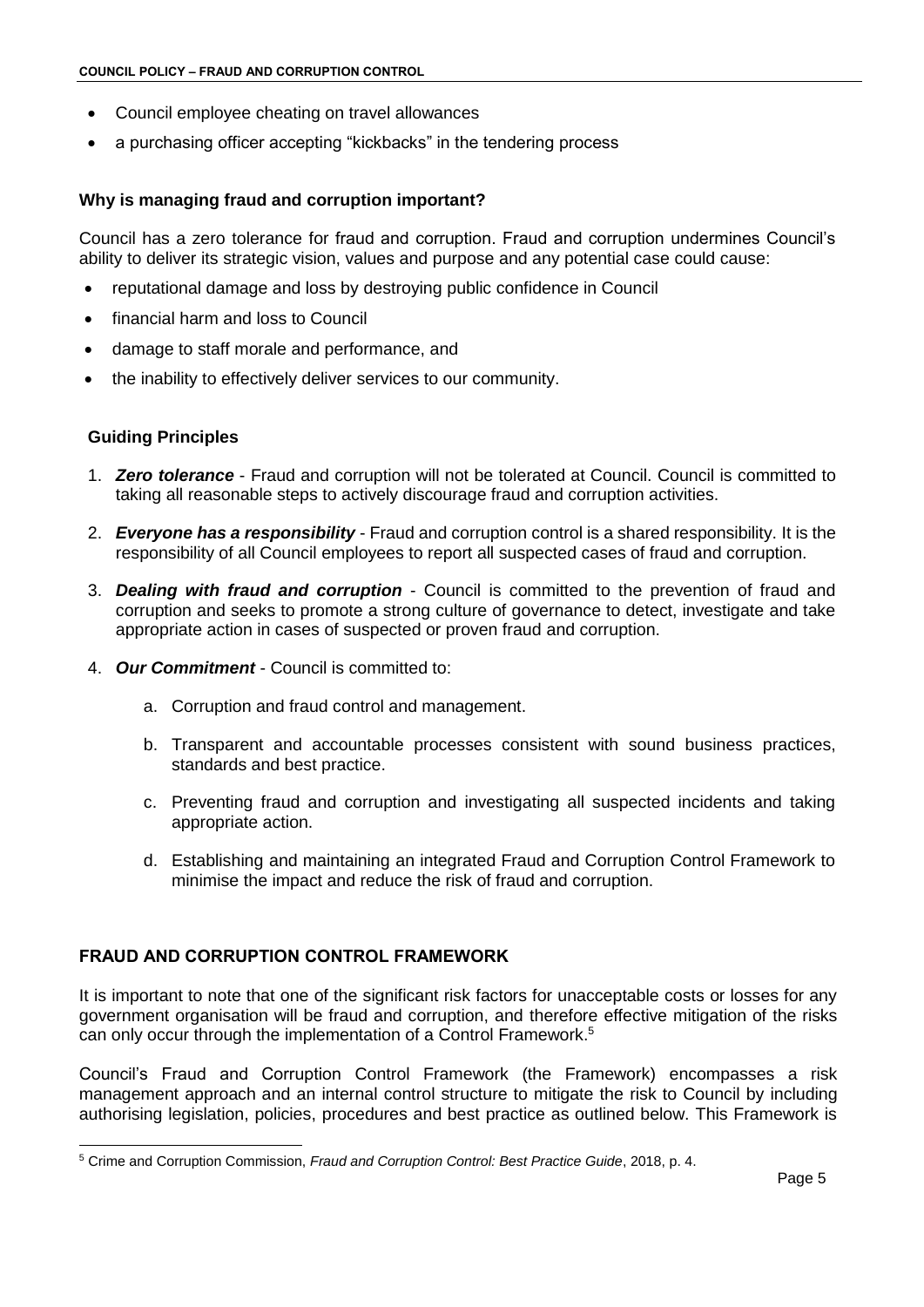consistent with the Australian Standards *AS8001:2008 for Fraud and Corruption Control* and the *AS/NZS ISO 3100:2018 for Risk Management*, and aligns with the Queensland Crime and Corruption Commission's best practice model.



**Diagram 1: Fraud and Corruption Control Framework**

Fraud and corruption control and management at Council forms part of the organisation's broader governance processes and is interrelated with the following documents:

- Fraud and Corruption Control Plan;
- Employee Code of Conduct;
- Councillors Code of Conduct;
- Councillor Complaint Investigation Policy;
- Public Interest Disclosure Policy;
- Internal Audit Policy;
- Audit and Risk Committee Charter; and
- Risk Management Policy.

# **FRAUD AND CORRUPTION CONTROL PLAN**

Council's Fraud and Corruption Control Plan outlines Council's plan for implementing and monitoring fraud and corruption, prevention, detection and response initiatives. This Plan is reviewed annually by the Audit and Risk Committee to monitor Council's plan progress.

# **Risk identification**

Risk assessments aligned to Council's Risk Management Policy and Framework are utilised to identify weakness in controls and allow Council to identify high risk areas. Council will utilise these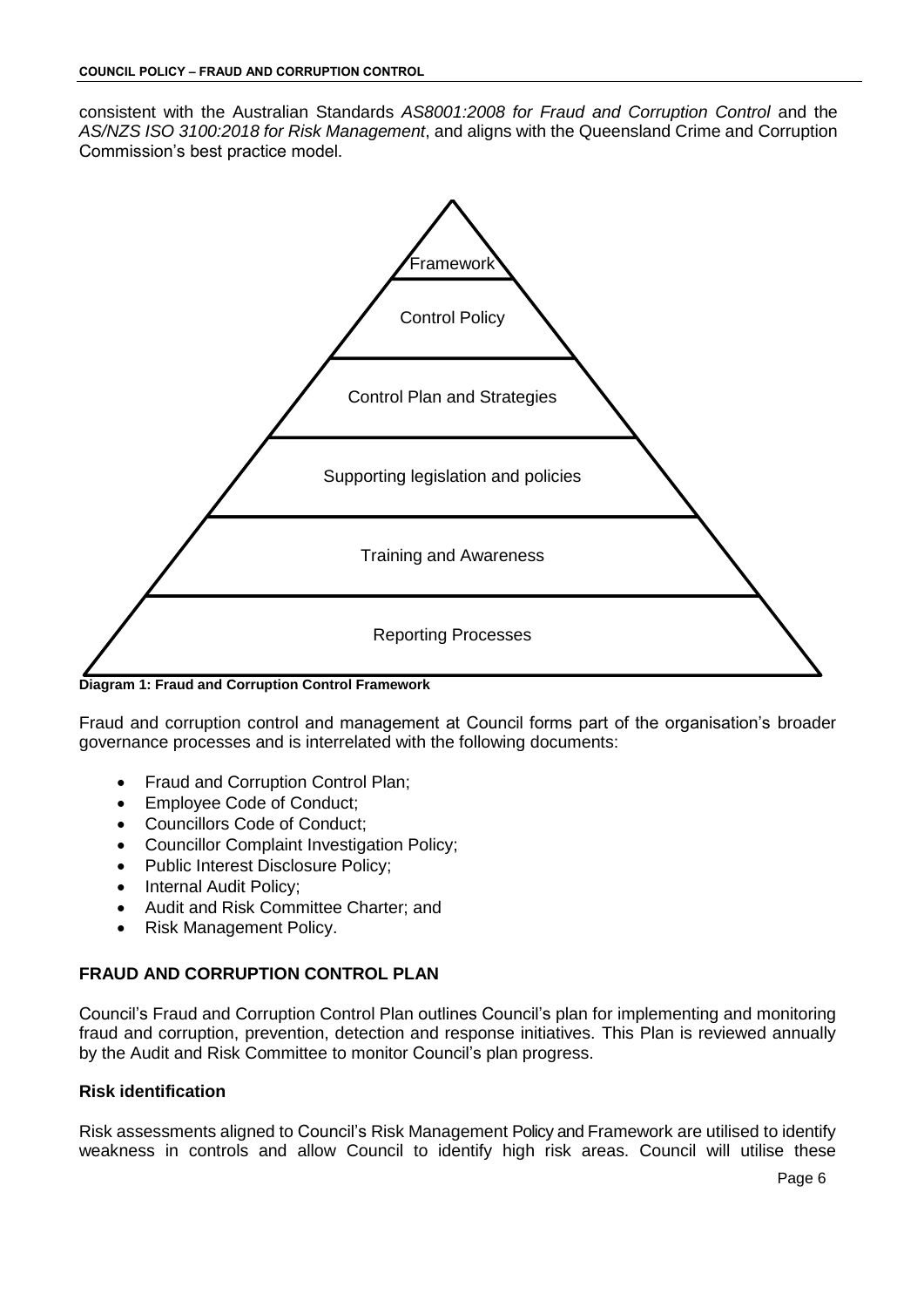assessments to improve any identified internal control weaknesses.

#### **Employee awareness and training programs**

Council acknowledges the primary role of its employees in the prevention of fraud and corruption. To foster an appropriate fraud and corruption resistant culture, Council will implement fraud awareness training and adopt transparent and participative management practices that empower its employees in their roles and functions.

There will be suitable induction training to enhance fraud and corruption resistance. Awareness of the available reporting mechanisms and Public Interest Disclosure support will also be further reinforced through training programs and other means of communication such as via Council's intranet page and regular online training opportunities. Training may be facilitated internally and/or via external providers.

### **Competent investigation processes and standards**

All investigations of suspect fraud and corruption conducted by Council whether internally by appropriate Officers or via an external investigator engaged by Council, will align with the investigation approach outlined in the Queensland Crime and Corruption Commission's documents titled *'Corruption in focus – A guide to dealing with corrupt conduct in the Queensland Public Sector' and 'Fraud and Corruption Control – Best Practice Guide'*, and Council's Public Interest Disclosure Policy and associated Procedures.

## **External reporting requirements**

The table below outlines Council's external reporting requirements.

# **Recording and Notification Requirements**

- Written record keeping requirements prescribed by s307A of the *Local Government Regulation 2012*
- Where applicable and in accordance with s307A of *Local Government Regulation 2012,* provide notification to the Minister of Local Government, the Auditor General, a Queensland Police Officer, or the Crime and Corruption Commission.
- Pursuant to s38 of the *Crime and Corruption Act 2001*, where the Chief Executive Officer (CEO) reasonably suspects that a complaint, or information or matter, involves, or may involve, corrupt conduct, the Crime and Corruption Commission must be notified.

# **ETHICAL CONDUCT TRAINING AND AWARENESS**

Training and awareness of ethical principles and ethical decision-making are essential elements of fraud and corruption control. Council is committed to providing its employees with access to training and awareness programs that build on the Code of Conduct and provide a clear understanding of fraud and corrupt conduct, including training tailored to local government work situations. As such, training and awareness activities include:

- Code of Conduct training
- Public Interest Disclosure training and awareness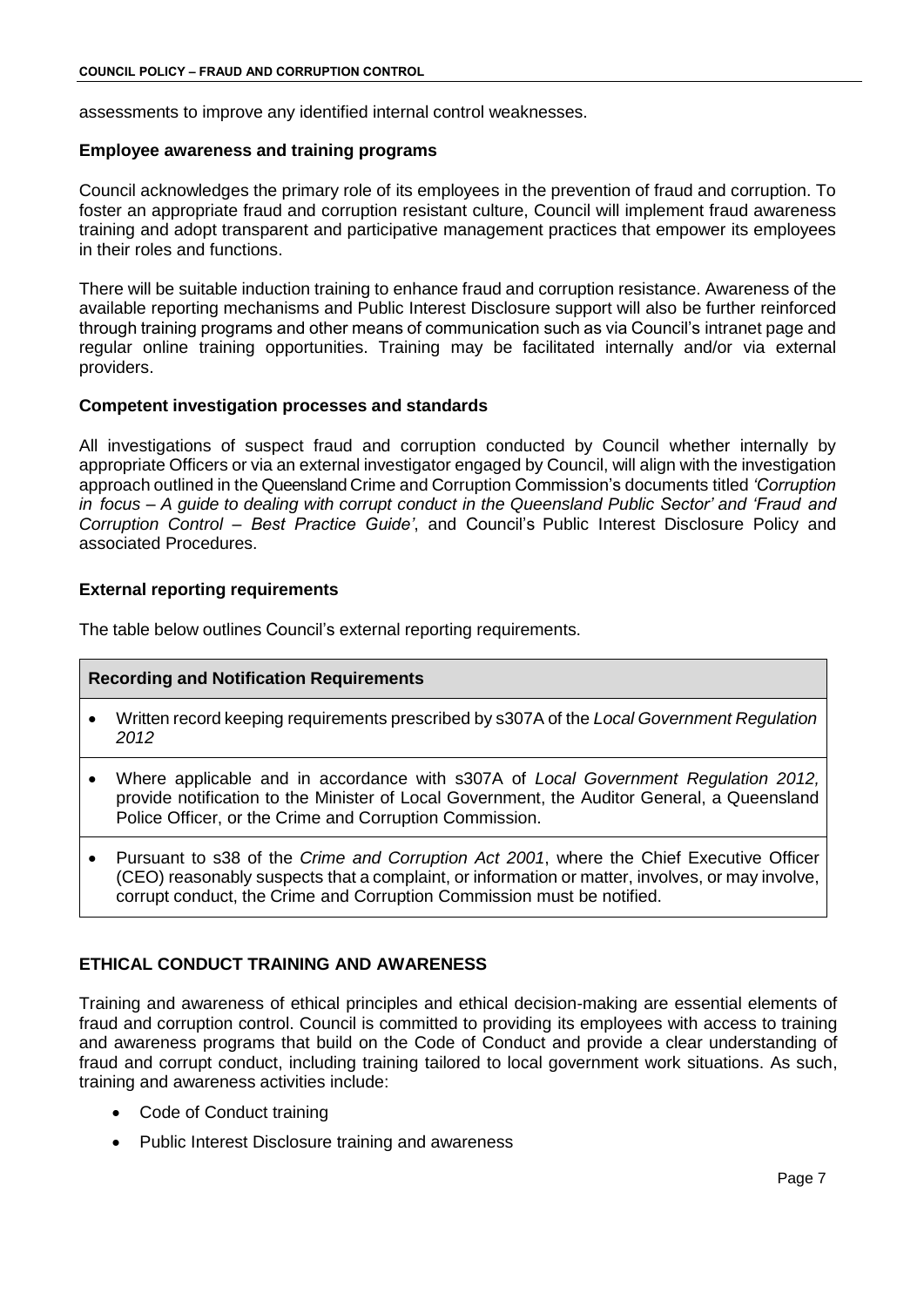- How to respond to suspicions of fraud and corruption, and
- Risk areas, case studies and techniques to further develop ethical decision-making skills.

Training is designed and relevant to the various positions in Council as outlined below.

| Audience                                                                     | <b>Training Outcome</b>                                                                                                                                     |
|------------------------------------------------------------------------------|-------------------------------------------------------------------------------------------------------------------------------------------------------------|
| Job applicants                                                               | Council's position on fraud and corruption<br><b>Code of Conduct</b>                                                                                        |
| New starters.<br>including temps,<br>volunteers and<br>contractors           | Council's values, policies, code of conduct<br>Reporting arrangements<br>Public interest disclosures<br>How to report suspicions of fraud and corruption    |
| CEO, Executive<br>Team, Leadership<br>Group, Councillors,<br>senior managers | Risk management and awareness<br>Importance of modelling ethical behaviour<br>Case studies and techniques to further develop ethical decision-making skills |
| Supervisors and<br>Managers                                                  | How to deal with complaints received or fraud detected<br>Handling Public Interest Disclosures (PIDs)<br>Code of Conduct                                    |
| All employees,<br>including<br>councillors                                   | Refresher on Code of Conduct and PIDs<br>Any changes to policies<br>Refresher on ethical decision-making<br>Fraud and corruption refresher                  |
| Employees who<br>work in high-risk<br>operational areas                      | Policies and procedures<br>Internal controls<br>Targeted training                                                                                           |

# **REPORTING PROCESS – WHAT TO DO**

### **Anyone can report suspected fraud and corruption.**

All employees must report suspected fraud and corruption in a timely manner. Any instances of suspected fraud and corruption should be reported, regardless if the situation is brought to your direct attention, or if you have received the information indirectly.

Reporting suspected fraud and corruption not only allows individual cases to be investigated, but drives improvement of Council's fraud and corruption risk management practices.

### **Who do you report suspected fraud and corruption to?**

### *Employees*

If you are a Council employee, suspected fraud and corruption should be reported to your supervisor. If you are reluctant to report the situation to your immediate supervisor, you can report it to:

A more senior manager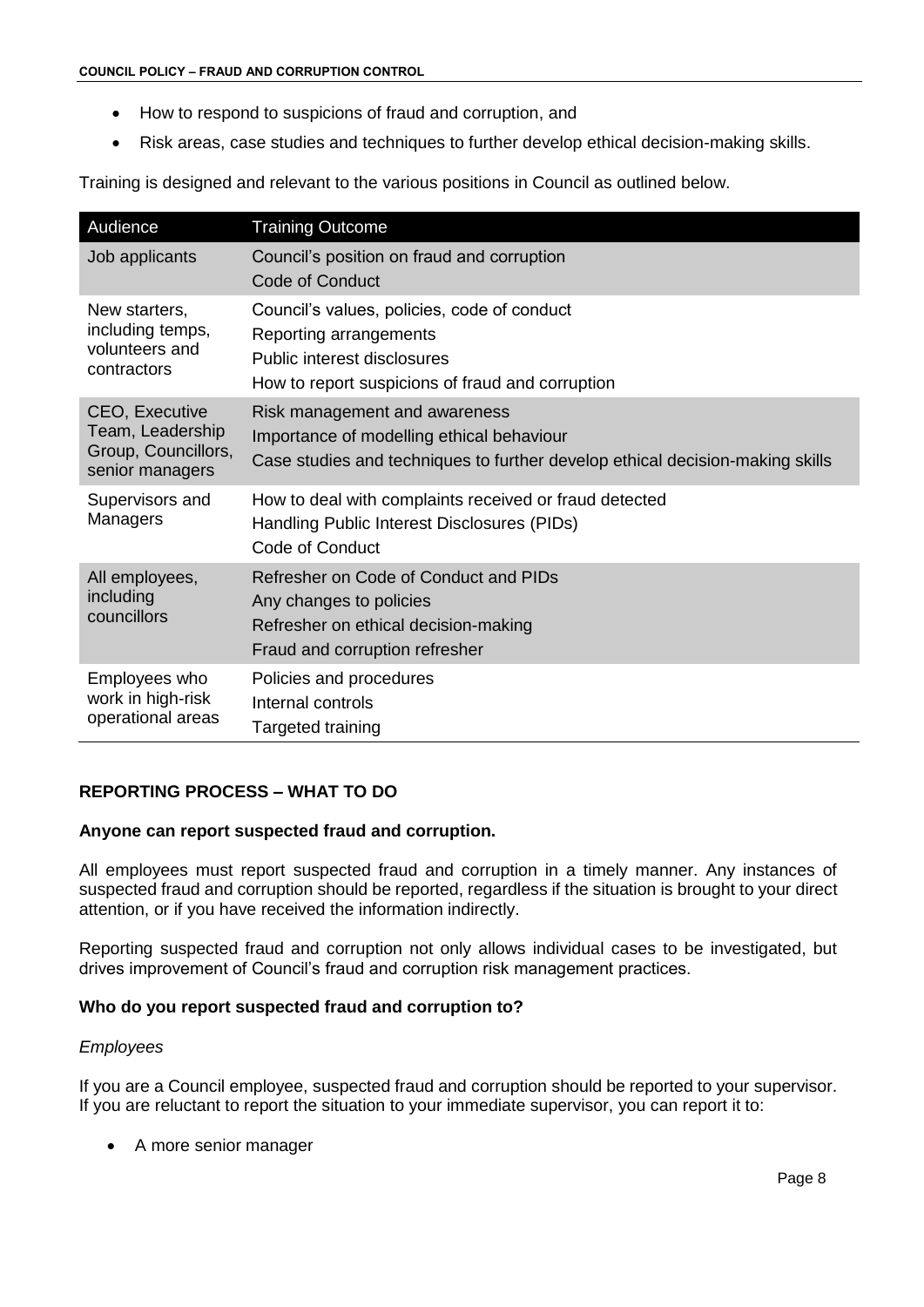- the CEO, or
- the Governance Branch.

Note – all Managers and Supervisors must report fraud and corruption concerns to the CEO or the Governance Branch. Ensure any evidence is preserved and prepared to be provided to the Governance Branch when requested.

It is important to note that some warning signs of fraudulent behaviour (e.g. employees refusing to take leave, making a large number of mistakes) may relate to conduct and/or performance issues rather than being indicators of fraud. Council's People and Culture Branch can assist with conduct and performance management.

## *Public*

If you are a member of the public and you would like to report suspected fraud and corruption, please contact the Governance Branch via the below details. Your information is kept strictly confidential.

| Phone:     | $(07)$ 5329 6500                    |
|------------|-------------------------------------|
| Email:     | governance@noosa.gld.gov.au         |
| Post:      | PO Box 141, Tewantin QLD 4565       |
| In Person: | 9 Pelican Street, Tewantin QLD 4565 |

### **How to report fraud and corruption**

 *Directly* – Reporting suspected fraud and corruption can be done directly between individuals via verbal conversations, telephone conversations or email. Importantly, do not confront the employee directly that you suspect of fraud and corruption and try to preserve any evidence which may help an investigation.

Such matters can be reported direct to the Governance Branch:

| $(07)$ 5329 6500            |
|-----------------------------|
| Governance Branch           |
| <b>PO Box 141</b>           |
| Tewantin QLD 4565           |
| governance@noosa.qld.gov.au |
|                             |

 *Public Interest Disclosure (PID)* – A PID is a statement disclosing information that is in the public's interest regarding public sector wrongdoing. A PID can be made to report suspected corrupt conduct, maladministration, wasting of public funds, substantial and specific danger to public health and safety, the environment or a person with a disability, and reprisal action.

The Queensland *Public Interest Disclosure Act 2010* governs the PID process. The Act states that staff and public making a PID are entitled to protections and support to help them make such disclosures. Information on making a PID is outlined in Council's [Public Interest](https://www.noosa.qld.gov.au/downloads/file/1103/public-interest-disclosure-policy)  [Disclosure Policy](https://www.noosa.qld.gov.au/downloads/file/1103/public-interest-disclosure-policy) and [Procedures.](https://www.noosa.qld.gov.au/downloads/file/979/public-interest-disclosure-procedure-2-0-for-ceo-signoff)

Such matters can be reported direct to the Governance Branch:

Phone: (07) 5329 6500 Post: Governance Branch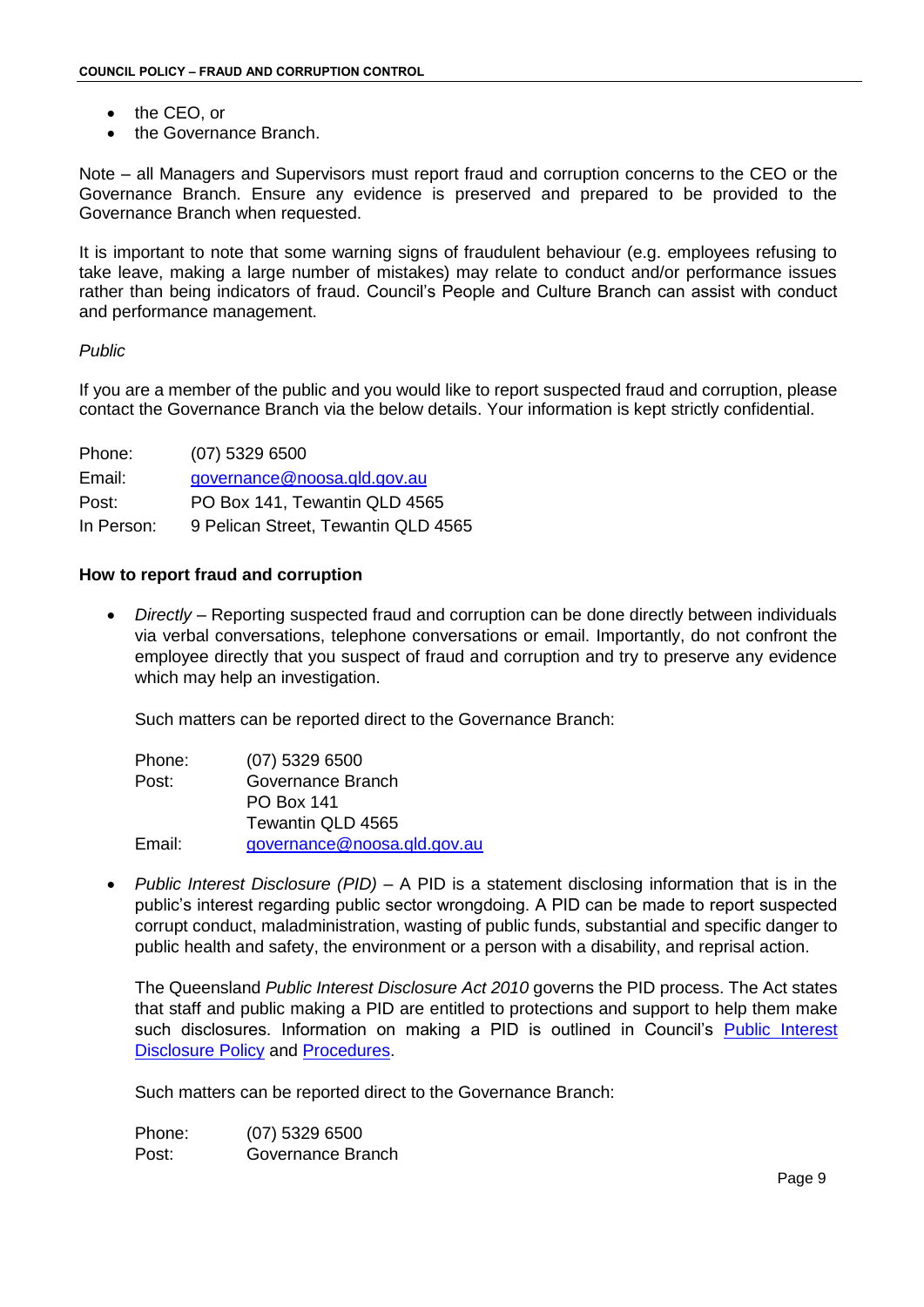PO Box 141 Tewantin QLD 4565 Email: [governance@noosa.qld.gov.au](mailto:governance@noosa.qld.gov.au)

## **ROLES AND RESPONSIBILITIES**

### **Mayor and Councillors**

The Queensland *Local Government Act 2009* provides the Mayor and Councillors with clear roles and responsibilities. Council has adopted the *Councillors Acceptable Requests Guidelines* as well as a *Councillor Code of Conduct*. As such the Mayor and Councillors will lead by example in a manner consistent with the values and principles outlined in the *Councillor Code of Conduct* and associated legislation. The Mayor and Councillors will report suspected corrupt conduct to the CEO and / or the Governance Branch.

## **Chief Executive Officer (CEO) and Executive Team**

The CEO and Executive Team, comprising of Directors, will lead by example in a manner consistent with the values and principles detailed in Council's *Employee Code of Conduct*. The CEO is required to notify the Queensland Crime and Corruption Commission if they reasonably suspect corrupt conduct has occurred as defined by the Queensland *Crime and Corruption Act 2001*.

The Executive Team, with the support of the broader Leadership Group, will assume responsibility for fraud and corruption prevention to ensure that the fraud and corruption control strategies are implemented effectively across all work areas. Consideration of fraud and corruption issues will form part of both annual and longer term operational and business planning processes.

### **Leadership Group**

All managers and supervisors must recognise that fraud and corruption may occur in their area of responsibility. Managers are to critically examine their areas of responsibility and business processes to identify and evaluate potential fraud and corruption risk situations. They are to develop and maintain fraud and corruption resistant work practices.

As a guide, the following matters should be examined:

- The enforcement of existing financial management standards, policies and practices governing contracts and the supply of goods and services
- The collection, storage, dealing, handling and dissemination of information
- Segregation of functions especially in regulatory, financial accounting, procurement and cash handling areas
- Employment screening and due diligence
- Accuracy of timesheets submitted by employees within Manager's responsibility
- Work activities having limited supervision or open to collusion or manipulation
- Work practices associated with compliance and enforcement activities
- Formal or structured reviews of accounting and administrative controls
- The effectiveness of measures for reporting suspected fraud and corruption
- The public interest disclosure protective measures
- Workplace grievance practices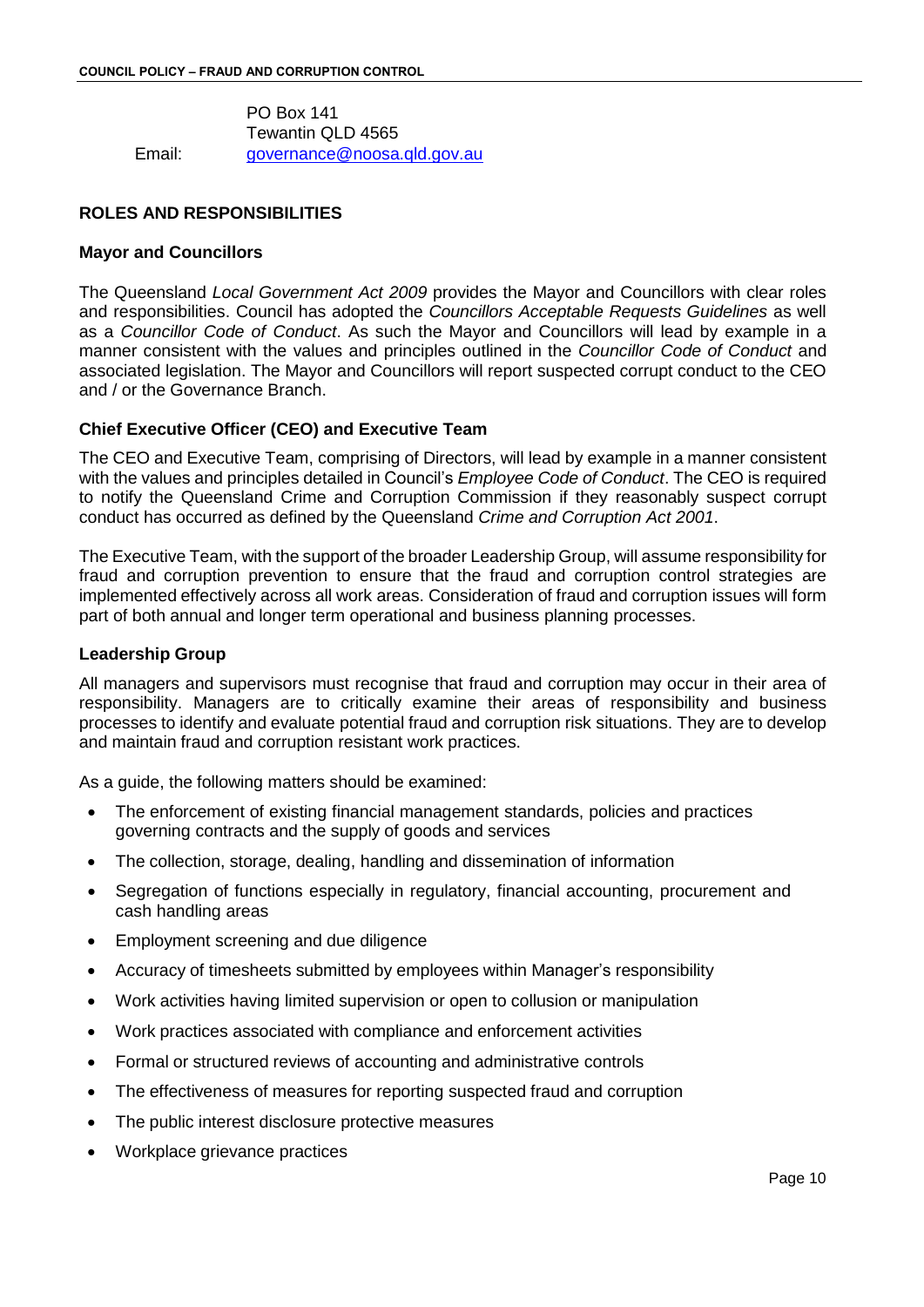- The promotion of positive values and the benefits of ethical business practices, and
- Measures to ensure quick and decisive action on all suspected fraud and corruption situations.

## **Council Employees**

All Council employees are responsible for the following:

- Acting appropriately when using official resources and handling and using public funds, whether they are involved with cash or payment systems, receipts or dealing with suppliers
- Being alert to the possibility that unusual events or transactions could be indicators of fraud or corruption
- Reporting details immediately if they suspect that a fraudulent or corrupt act has been committed, and,
- Co-operating fully with whoever is conducting internal checks, reviews or investigations in to possible acts of fraud or corruption.

All Council employees who have any knowledge of fraudulent or corrupt activities / behaviour within Council have an obligation to immediately report such matters to a Manager, Supervisor, CEO or the Governance Branch.

### **Governance Branch**

The Governance Branch is responsible for the coordination of Council's Fraud and Corruption Control Framework and assisting areas with risk identification, staff awareness and training programs and investigations where required.

The Governance Branch coordinate, prepare and provide regular training and awareness to Council employees on fraud and corruption and PIDs.

The Governance Advisor supports the CEO in their legislative obligation to assess and report suspected corrupt conduct to the Queensland Crime and Corruption Commission.

Where required, the Governance Advisor will coordinate, manage and conduct any investigations relating to suspected corrupt conduct in accordance with legislative requirements.

# **Audit and Risk Committee**

Fraud related matters will be reported to Council's Audit and Risk Committee to ensure that a realistic view of Council's exposure and the maturity of its systems to prevent, detect and respond to fraud are understood.

An annual update will be provided to the Committee on the organisation's progress in implementing the Fraud and Corruption Control Plan.

## **Internal Audit**

The Internal Audit program supports Council's efforts to establish an organisational culture that embraces ethics, honesty, and integrity. Internal Audit assists Council with the evaluation of internal controls used to detect or mitigate fraud and evaluates the organisation's assessment of fraud risk.

Although Internal Audit considers fraud and corruption within its audit plans and performs audits, it is important to note that the responsibility for prevention of irregularities rests with Council and management through the implementation and continued operation of an adequate internal control system. Internal auditors are responsible for examining and evaluating the adequacy and the